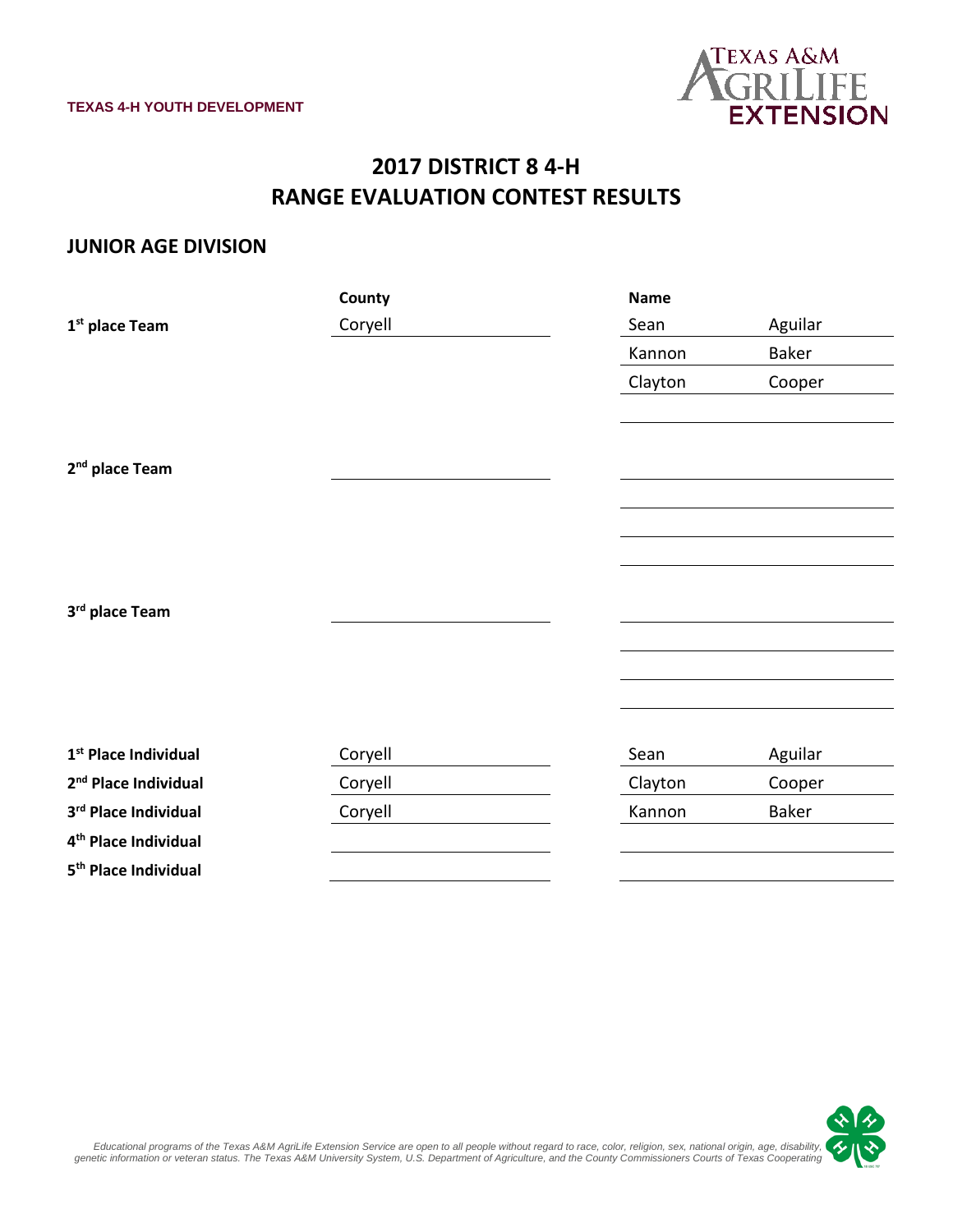

# **2017 DISTRICT 8 4-H RANGE EVALUATION CONTEST RESULTS**

### **INTERMEDIATE AGE DIVISION**

|                                  | County  | <b>Name</b>       |
|----------------------------------|---------|-------------------|
| 1 <sup>st</sup> place Team       |         |                   |
|                                  |         |                   |
|                                  |         |                   |
|                                  |         |                   |
|                                  |         |                   |
| 2 <sup>nd</sup> place Team       |         |                   |
|                                  |         |                   |
|                                  |         |                   |
|                                  |         |                   |
|                                  |         |                   |
| 3rd place Team                   |         |                   |
|                                  |         |                   |
|                                  |         |                   |
|                                  |         |                   |
|                                  |         |                   |
| 1 <sup>st</sup> Place Individual | Coryell | Clifton<br>Cooper |
| 2 <sup>nd</sup> Place Individual |         |                   |
| 3rd Place Individual             |         |                   |
| 4 <sup>th</sup> Place Individual |         |                   |
| 5 <sup>th</sup> Place Individual |         |                   |